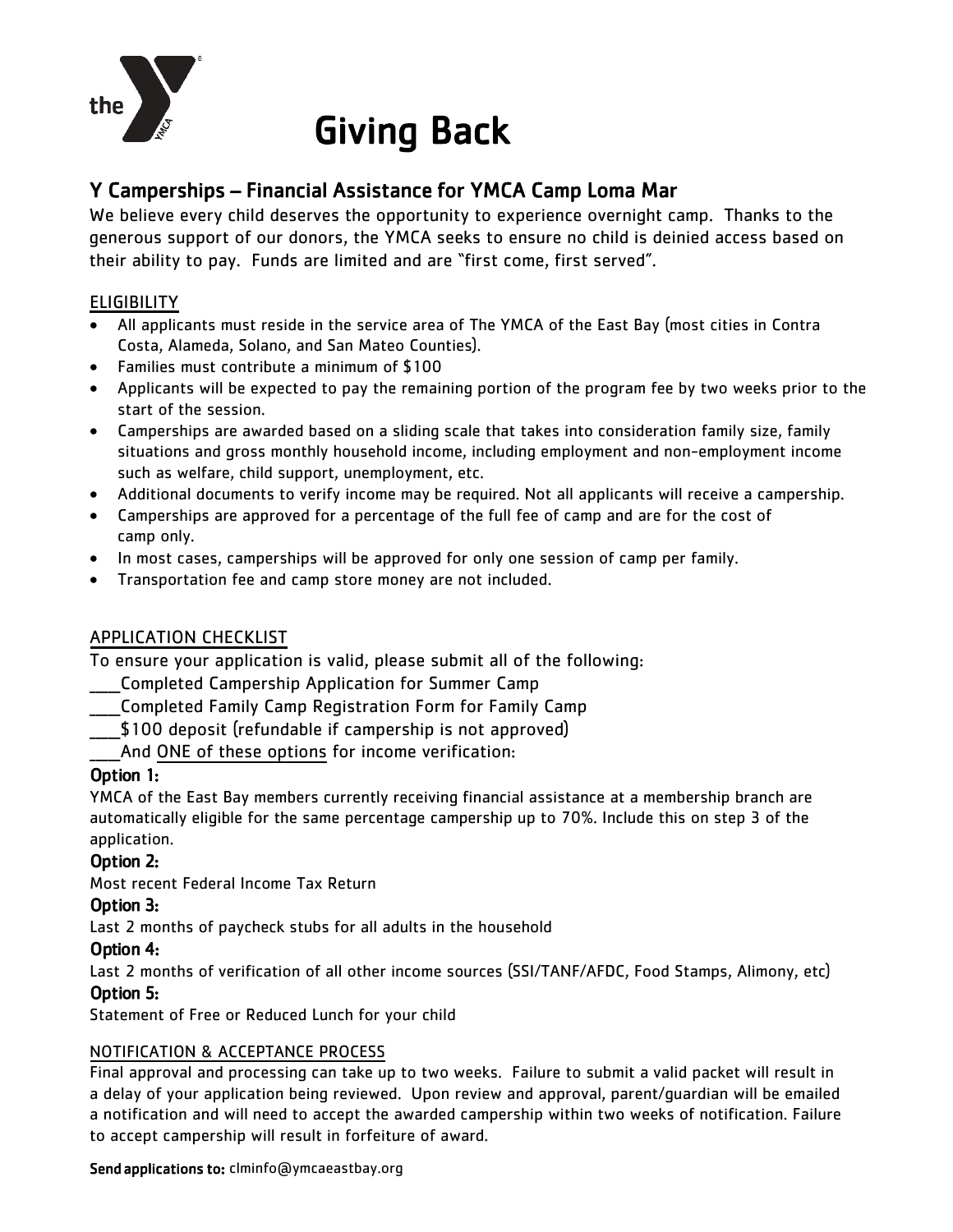

# YMCA of the East Bay Overnight Camps Campership Application Please PRINT clearly!

| City                                    |              |
|-----------------------------------------|--------------|
|                                         | <b>State</b> |
| Email                                   |              |
| 2. ALL PERSONS LIVING IN THIS HOUSEHOLD |              |
|                                         | Employer     |
|                                         | Employer     |
|                                         | Age          |
|                                         | Age          |
|                                         | Age          |
|                                         | Age(s)       |
|                                         |              |

## 3. Is your child/family currently receiving financial aid at another YMCA of the East Bay branch?

\_NO \_\_\_YES (Branch\_\_\_\_\_\_\_\_\_\_\_\_\_\_\_\_\_\_\_\_\_\_\_\_\_\_\_\_\_\_\_\_\_\_\_ % awarded\_

4. Howmuch do you feel you can contribute? \$

5. MONTHLY HOUSEHOLD INCOME Fill in boxes with all financial resources your family receives per month.

|                                  | Adult #1 | Adult #2 | Children | Total |
|----------------------------------|----------|----------|----------|-------|
| Earnings (Salary, Wages,         |          |          |          |       |
| Commission, Retirement/Pension)  |          |          |          |       |
| All other assistance:            |          |          |          |       |
| (Alimony/Child Support, SSI/SSA, |          |          |          |       |
| Disability, Unemployment, Food   |          |          |          |       |
| stamps, HUD) Please indicate     |          |          |          |       |
| amount & source                  |          |          |          |       |

6. Please tell us a little about your familiy's background or special circumstances that would help us better understand your family's need for assistance. (Attach additional page if necessary)

| 7. Is this your family's first year at this camp? ___Yes ___No Are any children a Foster Child? ___Yes ___No |  |  |  |
|--------------------------------------------------------------------------------------------------------------|--|--|--|
| Have you received a Campership from us before? Pes No                                                        |  |  |  |

8. I certify that the above information is true and complete and that I do not have additional income not represented above. I understand that if I falsify any of the above information, I will not be eligible for assistance now and/or in the future. I understand that camperships are based on need. In the event my child must cancel his/her participation, I will contact the YMCA immediately so campership can be provided to others. I understand the above agreement and my obligations as well as the YMCA's policies for payments.